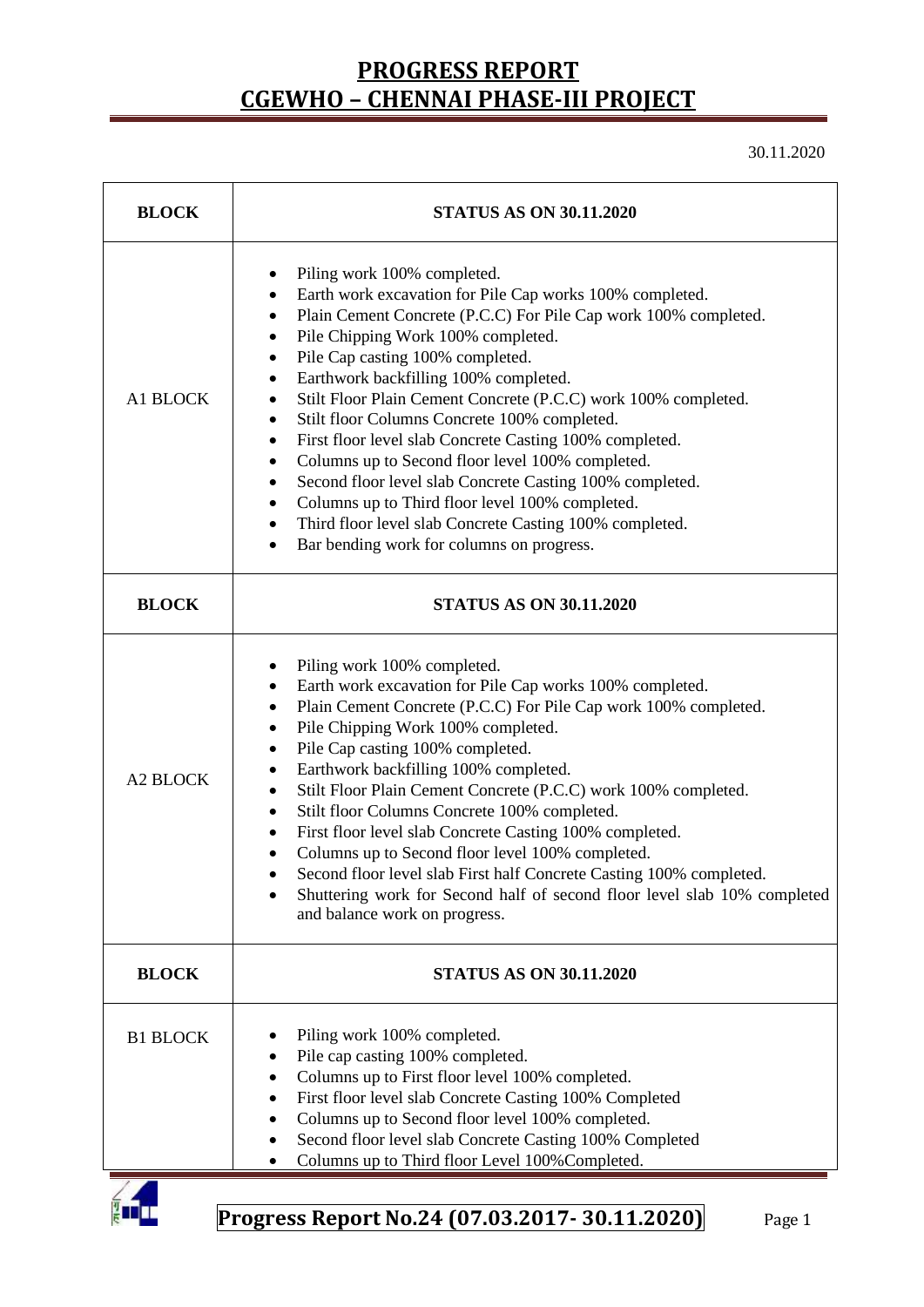|                 | Third floor level slab Concrete Casting 100% Completed.<br>$\bullet$                |  |  |  |  |  |  |
|-----------------|-------------------------------------------------------------------------------------|--|--|--|--|--|--|
|                 | Columns up to Fourth floor Level 100% Completed<br>٠                                |  |  |  |  |  |  |
|                 | Fourth floor level slab Concrete Casting 100% Completed.<br>٠                       |  |  |  |  |  |  |
|                 | Columns up to Fifth floor Level 100% Completed.<br>٠                                |  |  |  |  |  |  |
|                 | Fifth floor level slab Concrete Casting 100% Completed.<br>٠                        |  |  |  |  |  |  |
|                 | Columns up to Sixth floor Level 100% Completed<br>$\bullet$                         |  |  |  |  |  |  |
|                 | Sixth floor level slab Concrete Casting 100% Completed.<br>٠                        |  |  |  |  |  |  |
|                 | Columns up to Seventh floor Level 100% Completed<br>٠                               |  |  |  |  |  |  |
|                 | Seventh floor level slab Concrete Casting 100% Completed.<br>٠                      |  |  |  |  |  |  |
|                 | Columns up to Eighth floor level 100% completed<br>$\bullet$                        |  |  |  |  |  |  |
|                 | Eighth floor level slab Concrete casting 100% completed.<br>٠                       |  |  |  |  |  |  |
|                 | Columns up to Ninth floor level 50% completed.<br>٠                                 |  |  |  |  |  |  |
|                 | Barbending work for balance 50% columns upto ninth Floor level slab on<br>$\bullet$ |  |  |  |  |  |  |
|                 | progress.                                                                           |  |  |  |  |  |  |
|                 | Block work in First floor 85% completed.<br>٠                                       |  |  |  |  |  |  |
|                 | Block work in Second floor 85% completed<br>$\bullet$                               |  |  |  |  |  |  |
|                 | Block work in Third floor 75% completed.<br>٠                                       |  |  |  |  |  |  |
|                 | Block work in Fourth floor 70% completed.<br>٠                                      |  |  |  |  |  |  |
|                 | Block work in Fifth floor 55% completed.<br>٠                                       |  |  |  |  |  |  |
|                 | Block work in Sixth floor 35% completed.<br>٠                                       |  |  |  |  |  |  |
|                 | Model Flat Finishing works Completed.<br>$\bullet$                                  |  |  |  |  |  |  |
| <b>BLOCK</b>    | <b>STATUS AS ON 30.11.2020</b>                                                      |  |  |  |  |  |  |
|                 |                                                                                     |  |  |  |  |  |  |
|                 |                                                                                     |  |  |  |  |  |  |
|                 | Piling work 100% completed.<br>٠                                                    |  |  |  |  |  |  |
|                 | Earth work excavation for Pile Cap works 100% completed.<br>٠                       |  |  |  |  |  |  |
|                 | PCC for pile cap 100% completed.<br>$\bullet$                                       |  |  |  |  |  |  |
|                 | Pile Cap Casting 100% completed<br>٠                                                |  |  |  |  |  |  |
|                 | Columns up to First floor level 100% completed.<br>٠                                |  |  |  |  |  |  |
| <b>B2 BLOCK</b> | First floor level slab Concrete Casting 100% Completed.<br>٠                        |  |  |  |  |  |  |
|                 | Columns up to Second floor level 100% completed.<br>$\bullet$                       |  |  |  |  |  |  |
|                 | Second floor level slab Concrete Casting 100% Completed.                            |  |  |  |  |  |  |
|                 | Columns up to Third floor level 100% completed.                                     |  |  |  |  |  |  |
|                 | Third floor level slab Concrete Casting 100% Completed.<br>٠                        |  |  |  |  |  |  |
|                 | Bar bending fabrication works for Columns up to Fourth Floor level on               |  |  |  |  |  |  |
|                 | progress.                                                                           |  |  |  |  |  |  |
|                 | Block work in First floor 30% completed.                                            |  |  |  |  |  |  |
| <b>BLOCK</b>    | <b>STATUS AS ON 30.11.2020</b>                                                      |  |  |  |  |  |  |
|                 |                                                                                     |  |  |  |  |  |  |
| C1 BLOCK        |                                                                                     |  |  |  |  |  |  |
|                 | Piling work 100% completed.                                                         |  |  |  |  |  |  |
|                 | Pile cap casting 100% completed.<br>٠                                               |  |  |  |  |  |  |
|                 | Columns up to First floor level 100% completed.                                     |  |  |  |  |  |  |
|                 |                                                                                     |  |  |  |  |  |  |
|                 | First floor level slab Concrete Casting 100% Completed.                             |  |  |  |  |  |  |

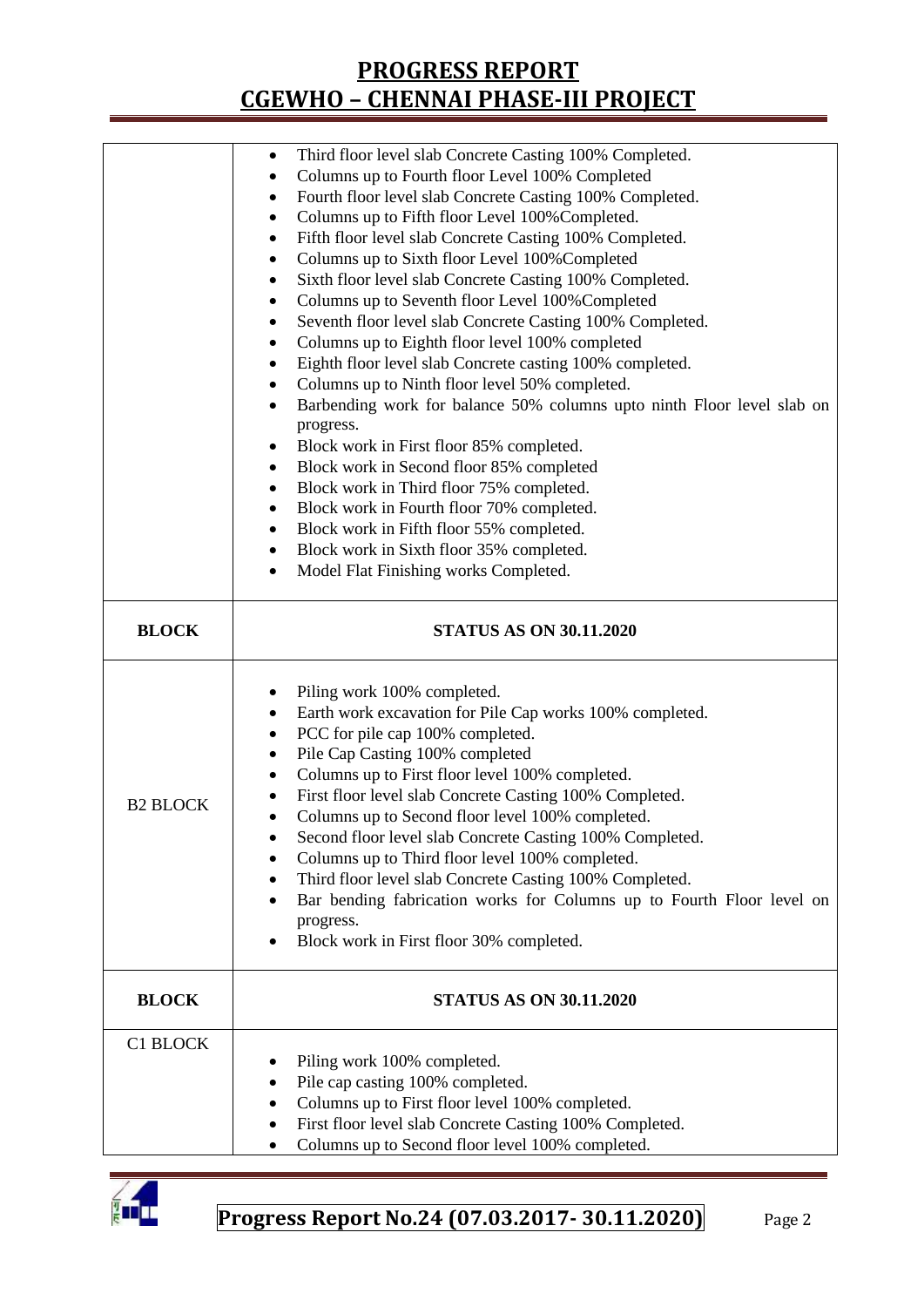|                      | Second floor level slab Concrete Casting 100% Completed<br>Columns up to Third floor level 100% completed.<br>٠<br>Third floor level slab Concrete Casting 100% Completed.<br>$\bullet$<br>Columns up to Fourth floor level 100% completed.<br>٠<br>Fourth floor level slab Concrete Casting 100% Completed.<br>$\bullet$<br>Columns up to Fifth floor level 100% completed.<br>٠<br>Fifth floor level slab Concrete Casting 100% Completed.<br>$\bullet$<br>Columns up to Sixth floor level 100% completed.<br>٠<br>Sixth floor level slab Concrete Casting 100% Completed.<br>٠<br>Columns up to Seventh floor level 100% completed.<br>٠<br>Seventh floor level slab Concrete Casting 100% Completed.<br>٠<br>Columns up to Eighth floor level 100% completed.<br>٠<br>Eight floor level slab Concrete Casting 100% Completed.<br>٠<br>Block work in First Floor Level 90% completed.<br>٠<br>Block work in Second Floor Level 90% completed.<br>٠<br>Block work in Third Floor Level 85% completed.<br>٠<br>Block work in Fourth Floor Level 80% completed.<br>٠<br>Block work in Fifth Floor Level 50% completed.<br>Stilt ceiling plastering 85% completed.<br>First Floor ceiling plastering 90% completed.<br>٠<br>First Floor Wall plastering 40% completed<br>٠<br>Model Flat Finishing Works completed.<br>٠ |  |  |  |  |  |
|----------------------|-------------------------------------------------------------------------------------------------------------------------------------------------------------------------------------------------------------------------------------------------------------------------------------------------------------------------------------------------------------------------------------------------------------------------------------------------------------------------------------------------------------------------------------------------------------------------------------------------------------------------------------------------------------------------------------------------------------------------------------------------------------------------------------------------------------------------------------------------------------------------------------------------------------------------------------------------------------------------------------------------------------------------------------------------------------------------------------------------------------------------------------------------------------------------------------------------------------------------------------------------------------------------------------------------------------------------|--|--|--|--|--|
| <b>BLOCK</b>         | <b>STATUS AS ON 30.11.2020</b>                                                                                                                                                                                                                                                                                                                                                                                                                                                                                                                                                                                                                                                                                                                                                                                                                                                                                                                                                                                                                                                                                                                                                                                                                                                                                          |  |  |  |  |  |
| C <sub>2</sub> BLOCK | Piling work 100% completed.<br>Pile cap casting 100% completed.<br>٠<br>Columns up to First floor level 100% completed.<br>٠<br>First floor level slab Concrete Casting 100% Completed.<br>٠<br>Columns up to Second Floor level 100% Completed.<br>$\bullet$<br>Second floor level slab Concrete Casting 100% Completed.<br>Columns up to Third Floor level 100% Completed.<br>Third floor level slab Concrete Casting 100% Completed.<br>$\bullet$<br>Columns up to Fourth Floor level 100% Completed.<br>Fourth floor level slab Concrete Casting 100% Completed.<br>٠<br>Columns up to Fifth Floor level 100% Completed.<br>٠<br>Fifth floor level slab Concrete Casting 100% Completed.<br>٠<br>Columns up to Sixth Floor level 100% Completed.<br>٠<br>Sixth floor level slab Concrete Casting 100% Completed.<br>Columns up to Seventh Floor level 100% Completed.<br>٠<br>Seventh floor level slab First half concrete casting 100% completed.<br>٠<br>Shuttering and Barbending works for second half of Seventh floor level slab<br>$\bullet$<br>70% completed and balance on progress.<br>Block work in First Floor Level 90% completed.<br>٠<br>Block work in Second Floor Level 75% completed.<br>٠<br>Stilt floor ceiling plastering 90% completed.<br>$\bullet$                                          |  |  |  |  |  |

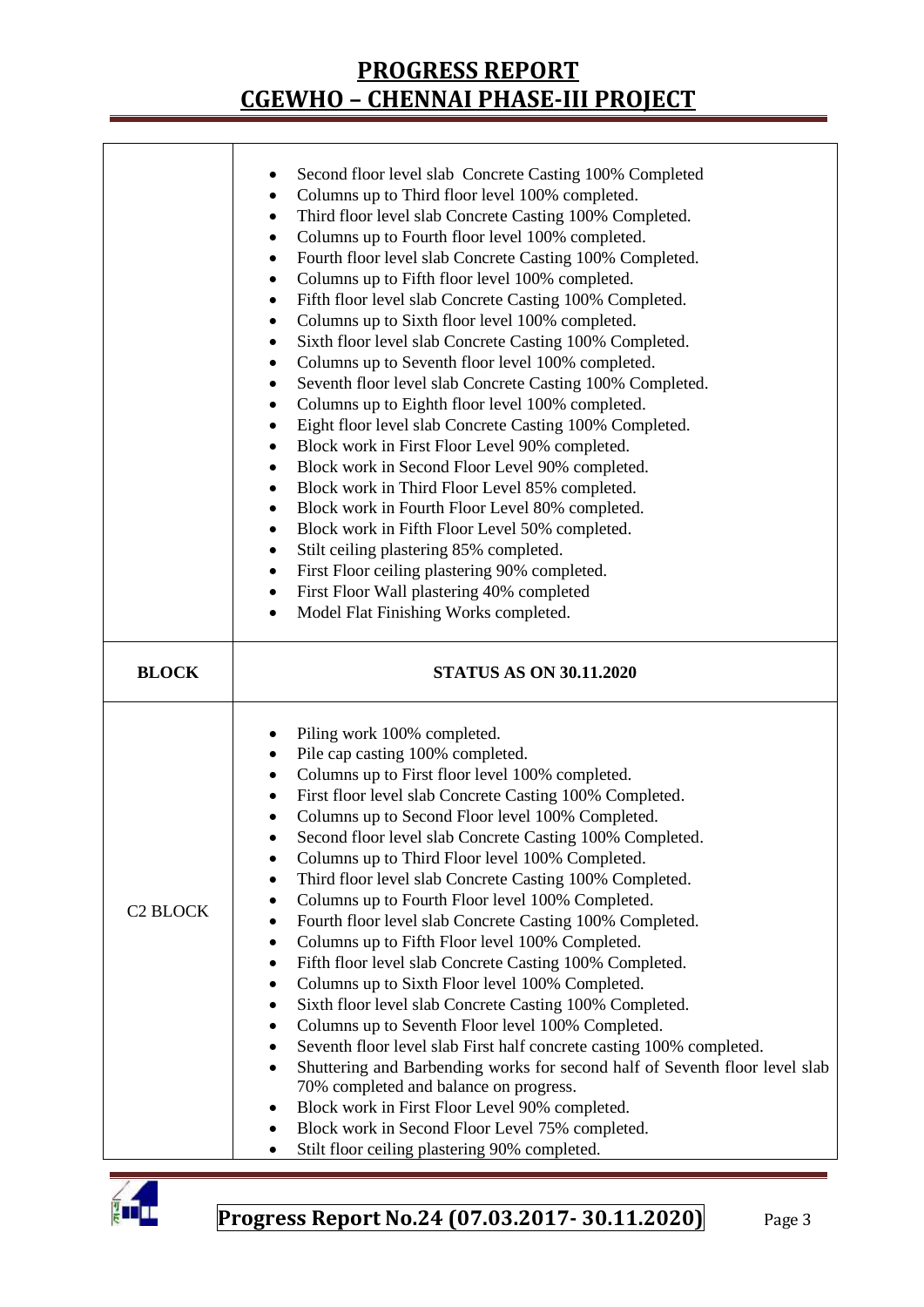| <b>BLOCK</b> | <b>STATUS AS ON 30.11.2020</b>                                                                                                                                                                                                                                                                                                                                                                                                                                                                                                                                                                                                                                                                                                                                                                                                                                                            |  |  |  |  |  |
|--------------|-------------------------------------------------------------------------------------------------------------------------------------------------------------------------------------------------------------------------------------------------------------------------------------------------------------------------------------------------------------------------------------------------------------------------------------------------------------------------------------------------------------------------------------------------------------------------------------------------------------------------------------------------------------------------------------------------------------------------------------------------------------------------------------------------------------------------------------------------------------------------------------------|--|--|--|--|--|
| C3 BLOCK     | Piling work 100% completed.<br>Pile cap casting 100% completed.<br>Columns up to Stilt floor level 100% completed.<br>PCC flooring for Stilt Floor 100% Completed.<br>Columns up to First floor level 100% completed.<br>٠<br>First floor level slab Concrete Casting 100% Completed.<br>Columns up to Second floor level 100% completed.<br>٠<br>Second floor level slab Concrete Casting 100% Completed.<br>Columns up to Third floor level 100% completed.<br>٠<br>Third floor level slab concrete casting 100% completed.<br>Columns up to Fourth floor level 100% completed.<br>٠<br>Fourth floor level Slab Concrete Casting 100% completed.<br>Columns up to Fifth floor level 100% completed.<br>٠<br>Fifth floor level slab concrete casting 100% completed.<br>٠<br>Stilt floor ceiling plastering 80% completed.<br>Blockwork in First floor level 80% completed.<br>$\bullet$ |  |  |  |  |  |
| <b>BLOCK</b> | <b>STATUS AS ON 30.11.2020</b>                                                                                                                                                                                                                                                                                                                                                                                                                                                                                                                                                                                                                                                                                                                                                                                                                                                            |  |  |  |  |  |
| D1 BLOCK     | Piling work 100% completed.<br>٠<br>Earth work excavation for Pile Cap works 100% completed.<br>٠<br>Plain Cement Concrete (PCC) For Pile Cap work 100% completed.<br>٠<br>Pile Chipping Work 100% completed.<br>Pile Cap casting 100% completed.<br>Earthwork backfilling 100% completed.<br>Stilt Floor Plain Cement Concrete (P.C.C) work 100% completed.<br>Stilt Floor Columns Concrete work 100% Completed.<br>First floor level slab Concrete Casting 100% Completed.<br>Columns up to Second floor level 100% completed.<br>Second floor level Slab First half Concrete Casting 100% Completed.<br>Shuttering and Bar bending work for Second half of Second Floor level slab<br>$\bullet$<br>60% completed and balance work on progress.                                                                                                                                         |  |  |  |  |  |
| <b>BLOCK</b> | <b>STATUS AS ON 30.11.2020</b>                                                                                                                                                                                                                                                                                                                                                                                                                                                                                                                                                                                                                                                                                                                                                                                                                                                            |  |  |  |  |  |
| D2 BLOCK     | Piling work 100% completed.<br>Pile cap casting 100% completed.<br>$\bullet$<br>Columns up to First floor level 100% completed.<br>First floor level slab Concrete Casting 100% Completed<br>Columns up to Second floor level 100% completed.<br>Second floor level slab Concrete Casting 100% Completed                                                                                                                                                                                                                                                                                                                                                                                                                                                                                                                                                                                  |  |  |  |  |  |

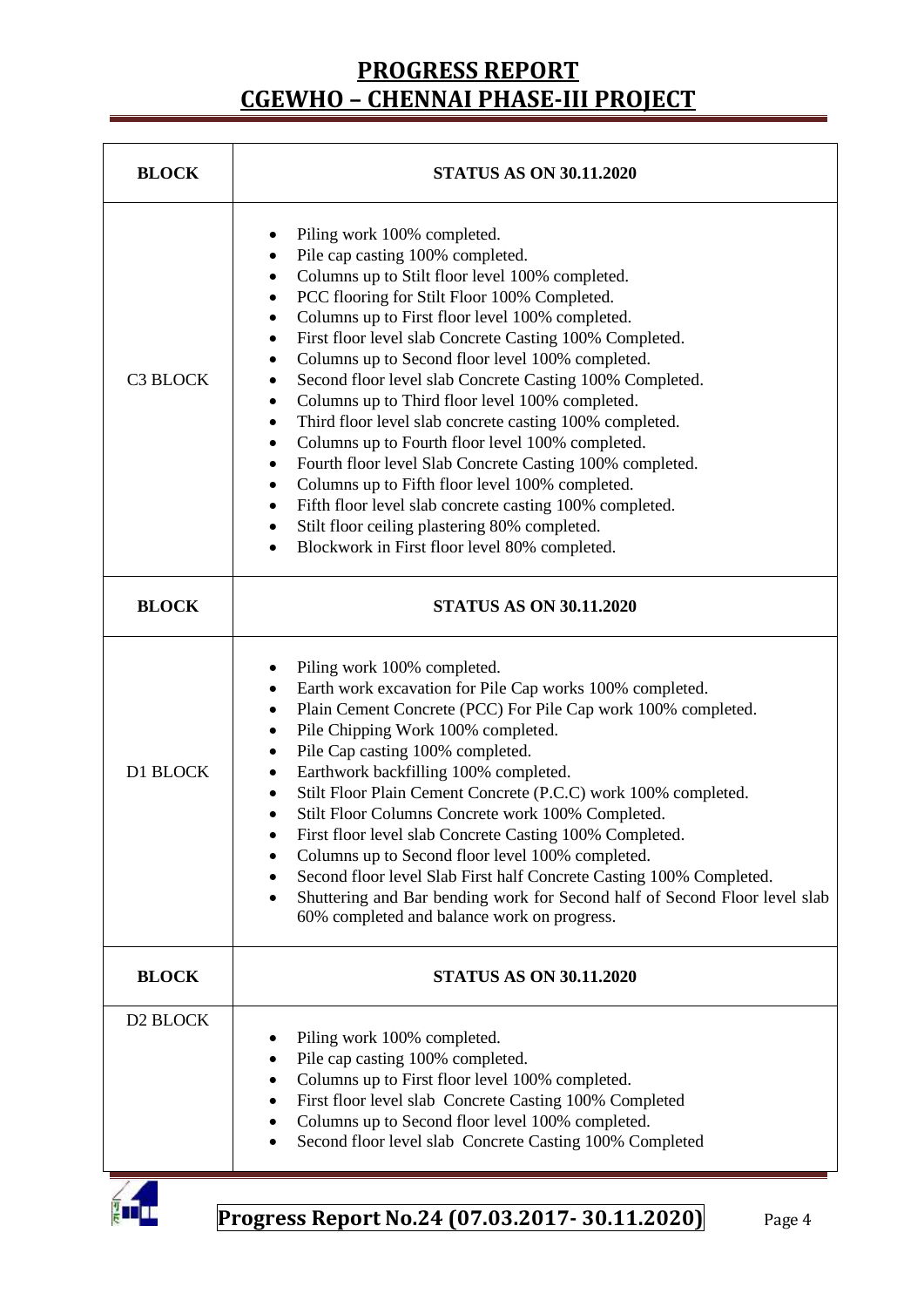|                                 | Columns up to Third floor level 100% completed.<br>Third floor level slab Concrete Casting 100% Completed.<br>$\bullet$<br>Columns up to Fourth floor level 100% completed.<br>Fourth floor level slab Concrete Casting 100% Completed.<br>٠<br>Columns up to Fifth Floor level Slab 100% Completed.<br>٠<br>Fifth floor level slab Concrete Casting 100% Completed.<br>٠<br>Columns up to Sixth Floor level Slab 100% Completed.<br>Sixth floor level slab Concrete Casting 100% Completed.<br>٠<br>Columns up to Seventh Floor level Slab 100% Completed<br>٠<br>Seventh floor level slab Concrete Casting 100% Completed.<br>٠<br>Columns up to Eight Floor level Slab 10% Completed<br>٠<br>Block work in First Floor Level 85% completed.<br>٠<br>Block work in Second Floor Level 80% completed.<br>٠<br>Block work in Third Floor Level 25% completed.<br>٠<br>Block work in Fourth Floor Level 15% completed.<br>٠<br>Model Flat Finishing Works completed.<br>٠                       |  |  |  |
|---------------------------------|------------------------------------------------------------------------------------------------------------------------------------------------------------------------------------------------------------------------------------------------------------------------------------------------------------------------------------------------------------------------------------------------------------------------------------------------------------------------------------------------------------------------------------------------------------------------------------------------------------------------------------------------------------------------------------------------------------------------------------------------------------------------------------------------------------------------------------------------------------------------------------------------------------------------------------------------------------------------------------------------|--|--|--|
| <b>BLOCK</b>                    | <b>STATUS AS ON 30.11.2020</b>                                                                                                                                                                                                                                                                                                                                                                                                                                                                                                                                                                                                                                                                                                                                                                                                                                                                                                                                                                 |  |  |  |
| D3 BLOCK                        | Piling work 100% completed.<br>٠<br>Pile cap casting 100% completed.<br>$\bullet$<br>Columns up to First floor level 100% completed.<br>٠<br>First floor level slab Concrete Casting 100% Completed.<br>٠<br>Columns up to Second floor level 100% completed.<br>Second floor level slab Concrete Casting 100% Completed.<br>٠<br>Columns up to Third floor level 100% completed.<br>٠<br>Third floor level Slab Concrete Casting 100% Completed.<br>٠<br>Columns up to Fourth floor level 100% completed.<br>٠<br>Fourth floor level Slab Concrete Casting 100% Completed<br>٠<br>Columns up to Fifth floor level 50% completed.<br>٠<br>Fifth floor level Slab First half Concrete Casting 100% Completed.<br>Shuttering work for Second half of Fifth Floor level slab 40% completed and<br>balance work on progress.<br>Block work in First Floor Level 70% completed.<br>٠<br>Block work in Second Floor Level 55% completed.<br>٠<br>Block work in Third Floor Level 40% completed.<br>٠ |  |  |  |
| <b>BLOCK</b>                    | <b>STATUS AS ON 30.11.2020</b>                                                                                                                                                                                                                                                                                                                                                                                                                                                                                                                                                                                                                                                                                                                                                                                                                                                                                                                                                                 |  |  |  |
| <b>COMMUNITY</b><br><b>HALL</b> | Piling work 100% completed.<br>Earth work excavation for Pile Cap works 100% Completed.<br>PCC for pile cap 100% completed<br>٠<br>Pile cap casting 100% completed.<br>٠<br>Earthwork backfilling 100% completed<br>$\bullet$                                                                                                                                                                                                                                                                                                                                                                                                                                                                                                                                                                                                                                                                                                                                                                  |  |  |  |

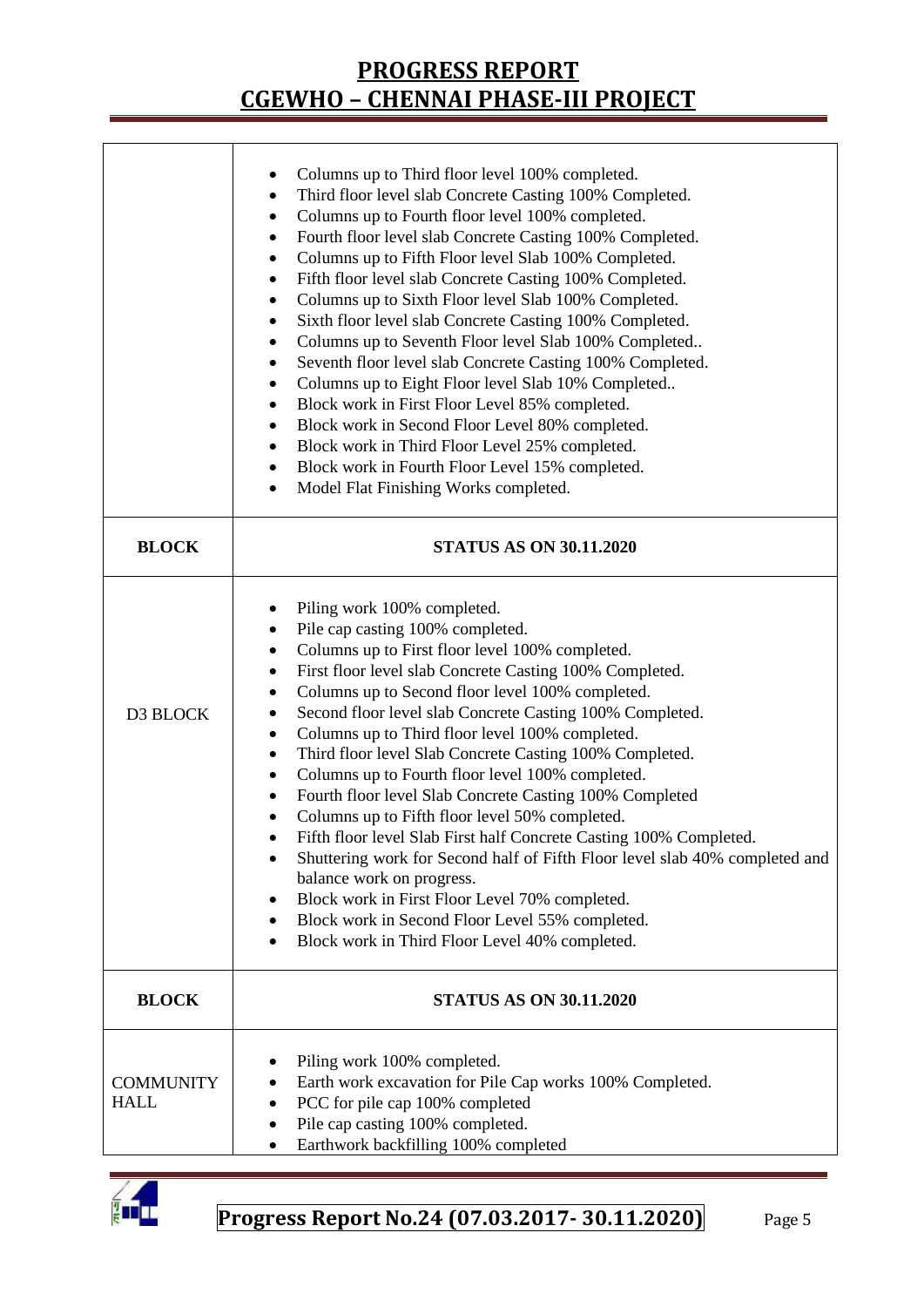| • Columns up to First floor level 100% completed.                                      |
|----------------------------------------------------------------------------------------|
| • First floor level slab Concrete Casting 100% Completed                               |
| • Columns up to Second floor level 100% completed.                                     |
| Second floor level slab Concrete Casting 100% Completed.<br>$\bullet$                  |
| Columns up to Third Floor level concrete casting 100% completed.                       |
| Shuttering and bar bending works for Third floor level slab 65% Completed<br>$\bullet$ |
| and balance work on progress.                                                          |
|                                                                                        |

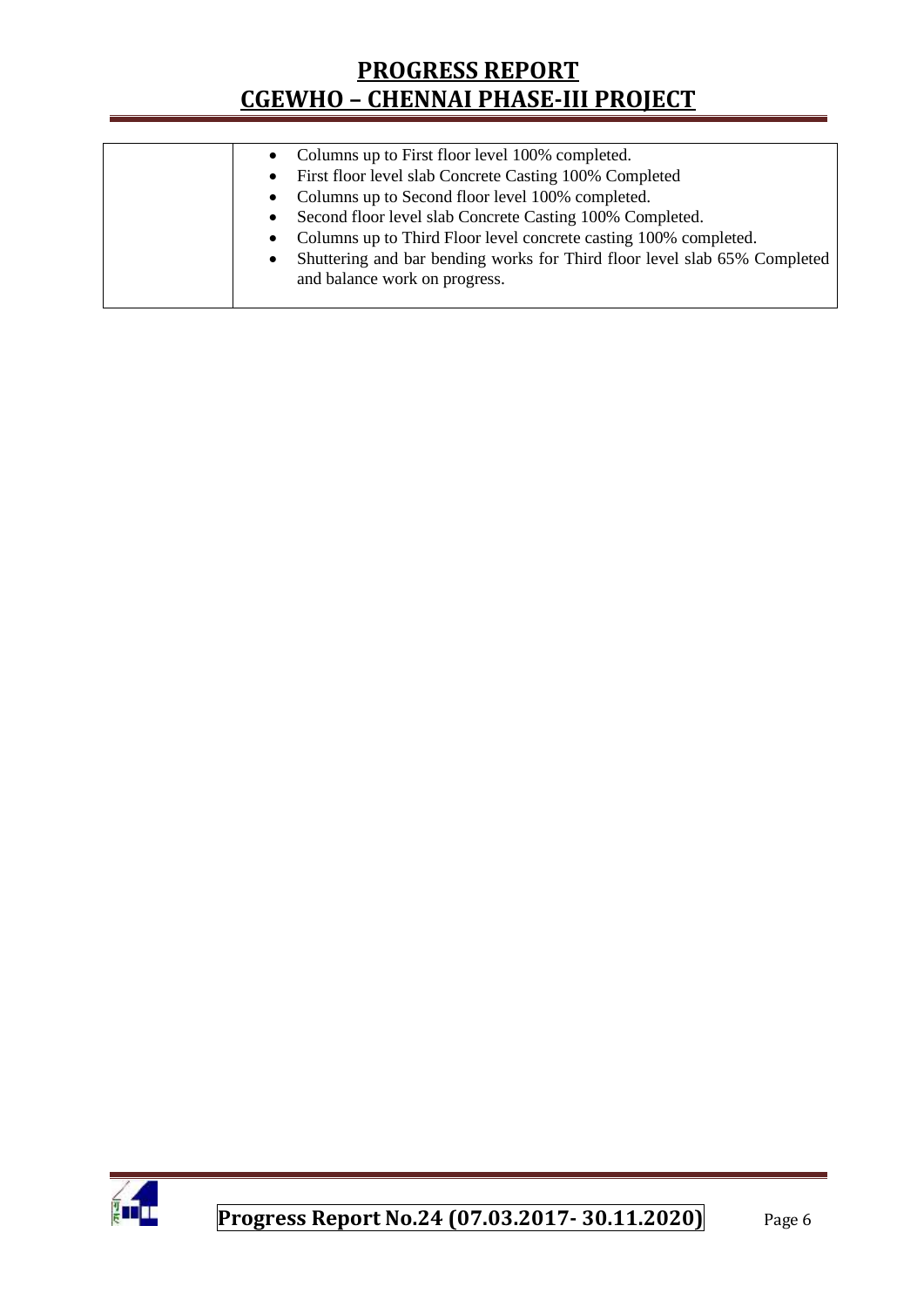#### **PHOTOGRAPHS OF WORK PROGRESS AS ON 30.11.2020**

Block A1: Third Floor level slab Concrete casting 100% completed. 腰粗

Block A2: Columns concrete work up to Second floor level 100% completed. Second Floor Level slab 1<sup>st</sup> half concrete casting 100% completed.



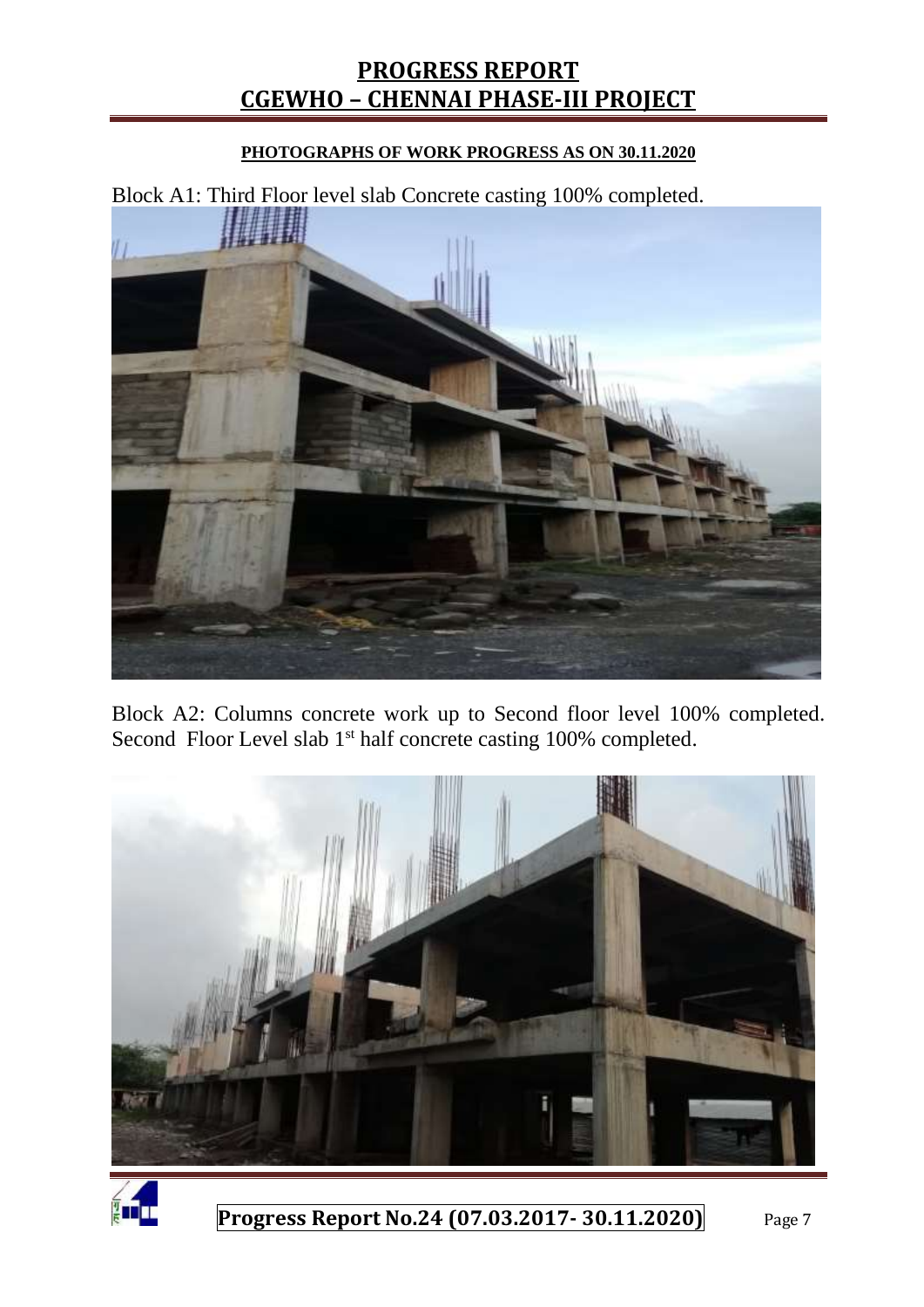Block B1: Eight Floor Level slab concrete casting 100% completed. Block work at Sixth floor level 35% completed.



Block B2: Third Floor Level slab concrete casting 100% completed. Bar bending works for Columns up to fourth floor level on progress.



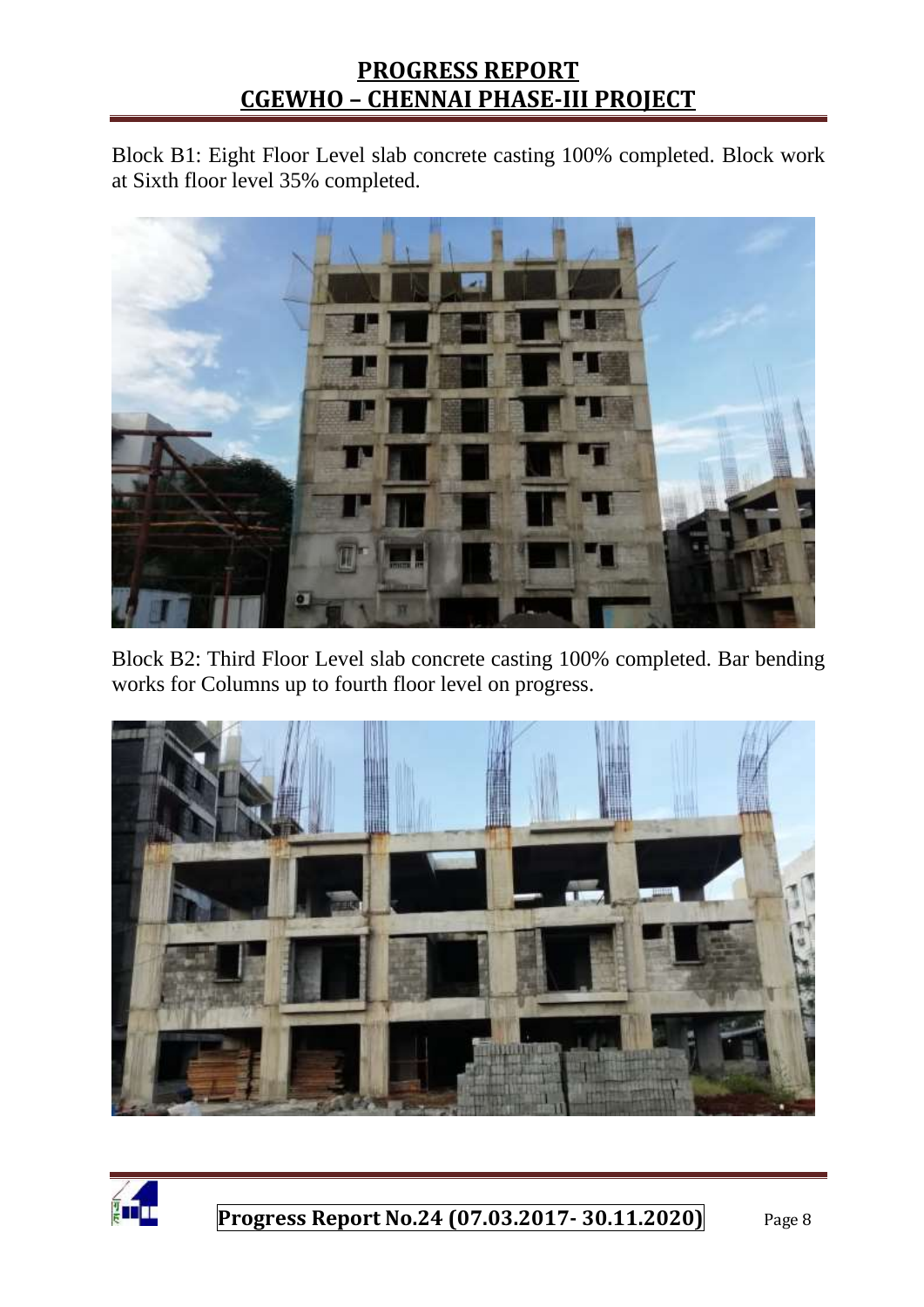Block C1: Eight Floor Level slab concrete casting 100% completed. Wall Plastering at First floor 50% completed.



Block C2: Seventh Floor level slab First half concrete casting 100% completed. Shuttering and barbending works for 2<sup>nd</sup> half of Seventh Floor slab 70% completed and balance work on progress.



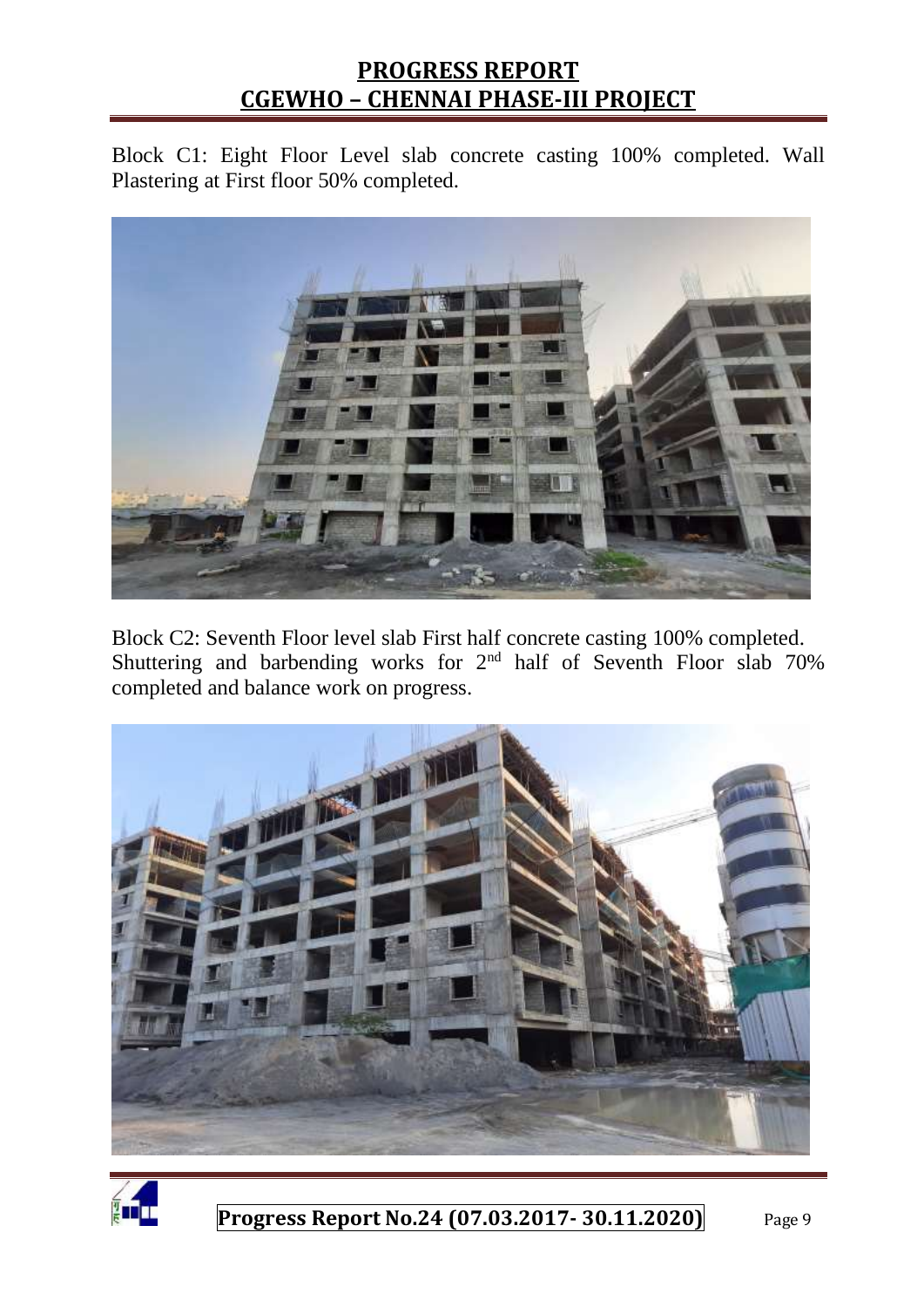Block C3: Fifth Floor Level slab concrete casting 100% completed.



Block D1: Second floor Level slab 1<sup>st</sup> half concrete casting 100% completed. Shuttering works & Barbending works for  $2<sup>nd</sup>$  half of Second floor level 70% completed.



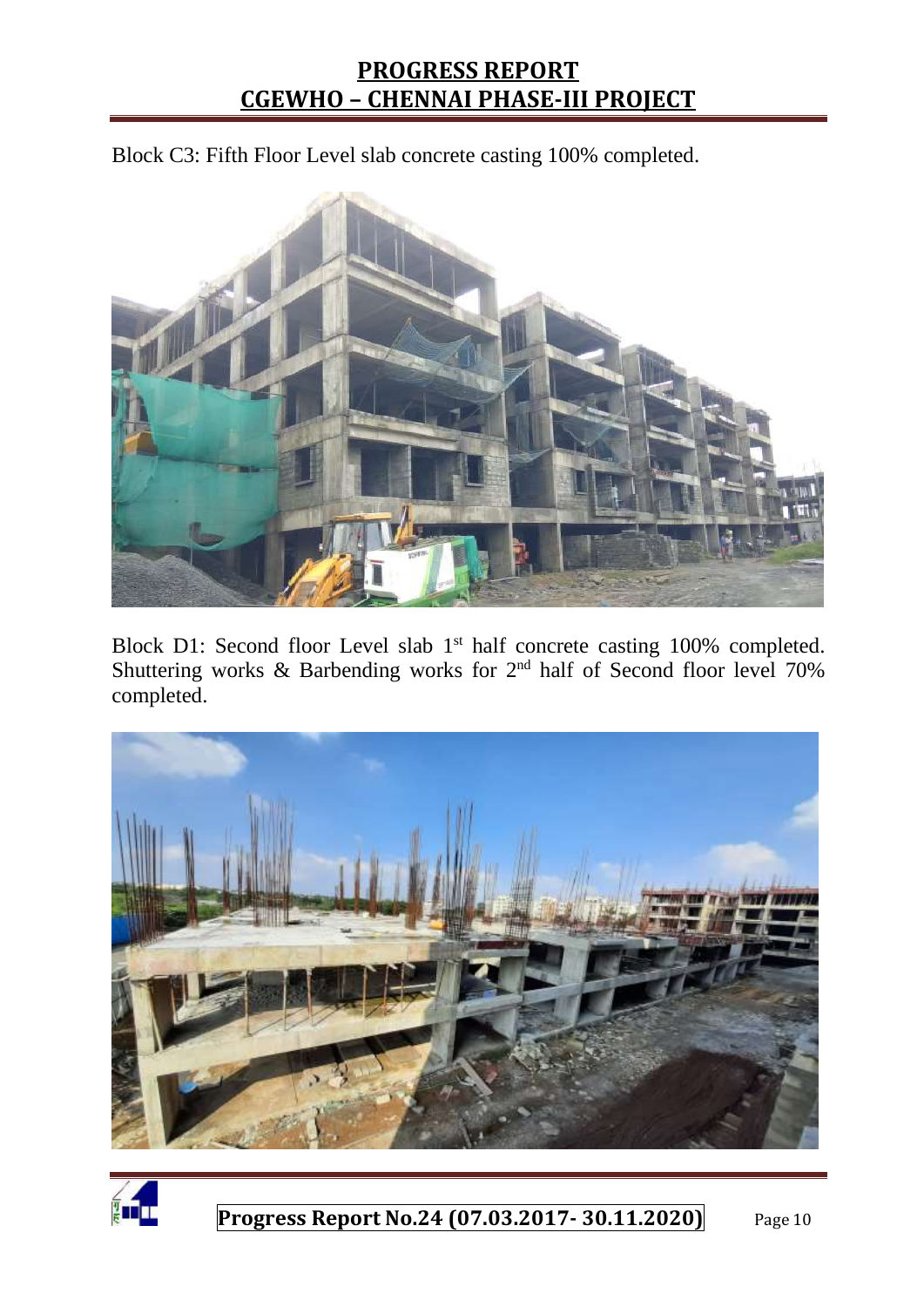Block D2: Seventh floor level slab concrete casting 100% completed. Block work in Fourth floor 15% completed and balance work on progress.



Block D3: Fifth floor level slab First half concrete casting 100% completed. Shuttering and barbending work for Second half of Fifth foor 40% completed.



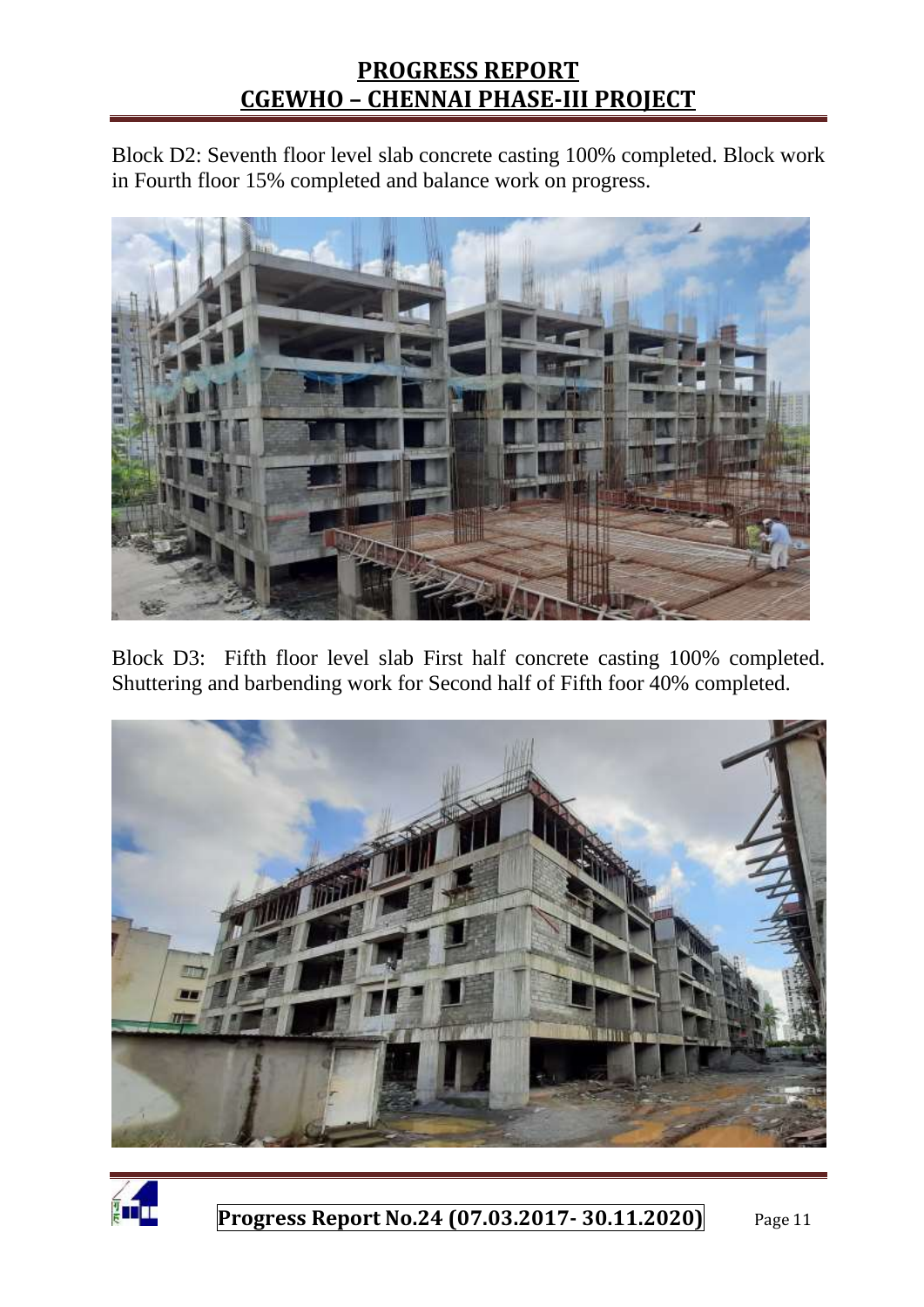Community Hall: Shuttering & Bar bending works for Third floor level slab 65% completed and balance work on progress.



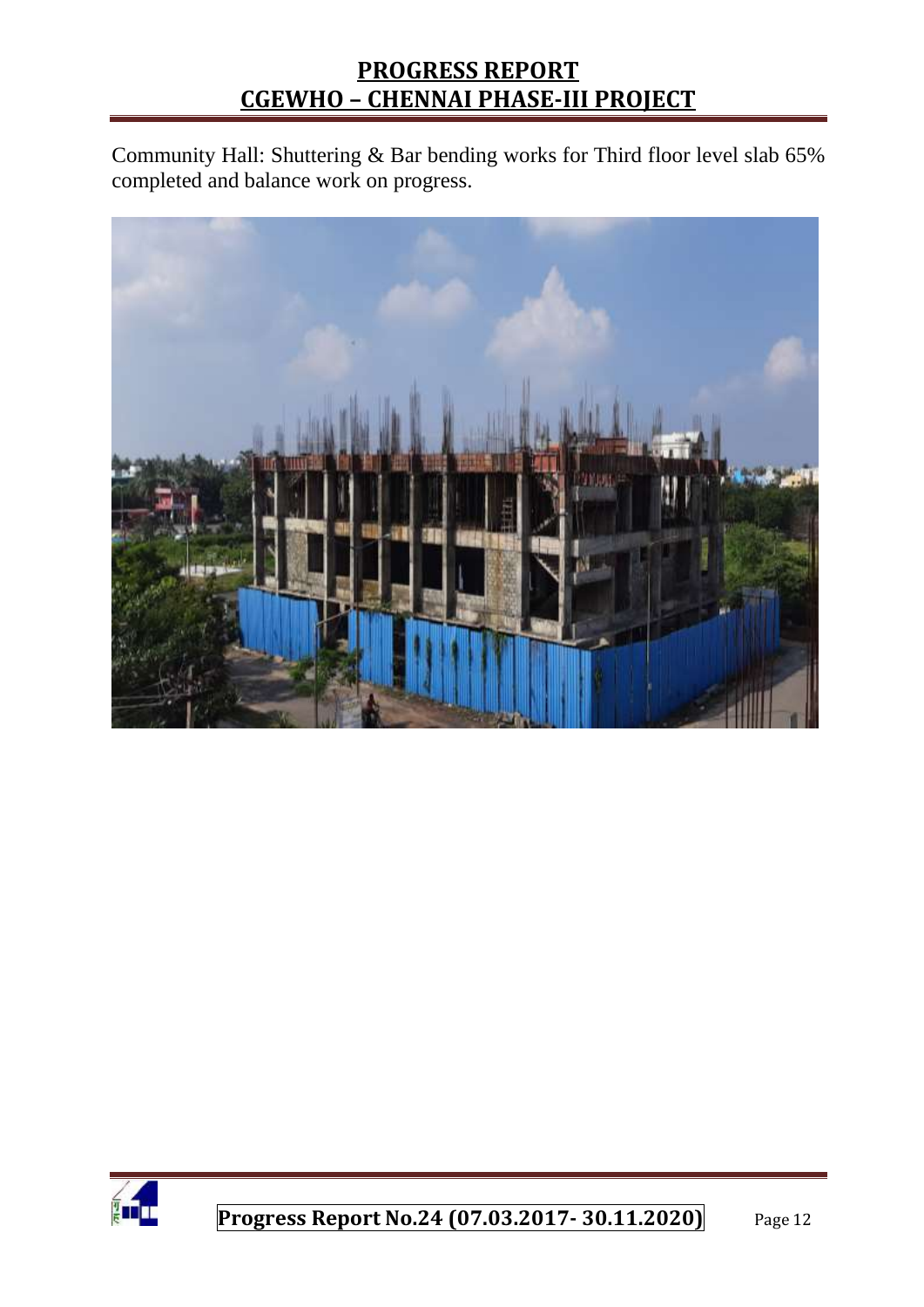#### **QUALITY CONTROL**

#### **DURING CONSTRUCTION FOLLOWING QUALITY CONTROL TESTS CONDUCTED AT SITE:**

| S1.No.         | Materials                                                       | Source from                            | <b>Test</b>           | Result                           |  |
|----------------|-----------------------------------------------------------------|----------------------------------------|-----------------------|----------------------------------|--|
| 1              | M-Sand                                                          | Sriperambathur,<br>Kanchipuran<br>(Dt) | Done<br>Each<br>Truck | Sieve Analysis<br>& Silt content |  |
| $\overline{2}$ | Coarse Aggregate<br>(20mm)                                      | Sriperambathur,<br>Kanchipuran<br>(Dt) | Each<br>Truck         | Sieve Analysis                   |  |
| 3              | Coarse Aggregate<br>(12mm)                                      | Sriperambathur,<br>Kanchipuran<br>(Dt) | Each<br>Truck         | Sieve Analysis                   |  |
| $\overline{4}$ | Cement                                                          | Third party testing is being done.     |                       |                                  |  |
| 5              | <b>Steel</b>                                                    | Third party testing is being done.     |                       |                                  |  |
| 6              | Pile Integrity                                                  | Third party testing is being done.     |                       |                                  |  |
| 7              | Soil Compaction                                                 | Third party testing is being done.     |                       |                                  |  |
| 8              | RCC cubes are being tested and Register is being maintained.    |                                        |                       |                                  |  |
| 9              | Slump test conducted at site to insure workability if concrete. |                                        |                       |                                  |  |

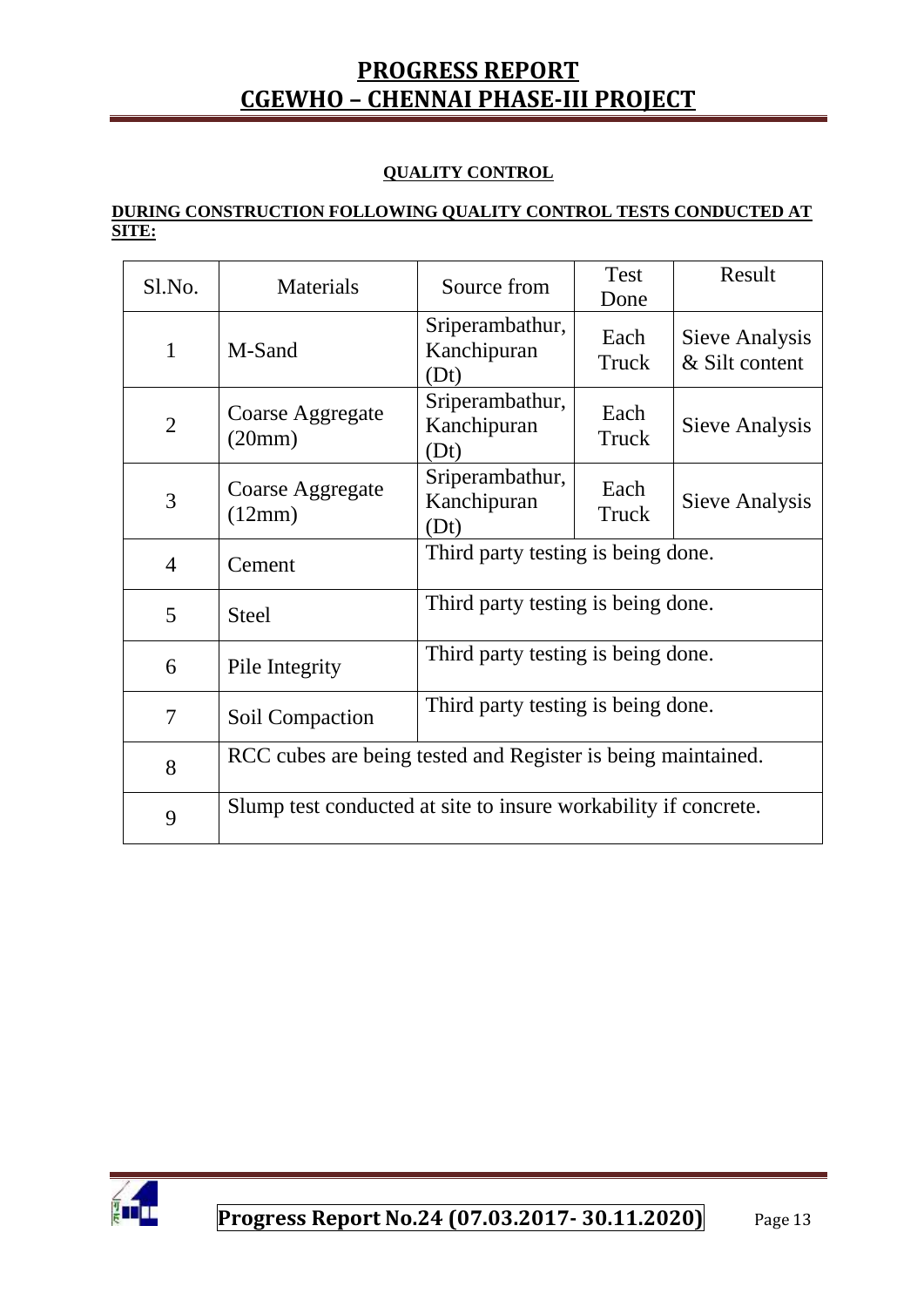#### **PHOTOGRAPH OF QUALITY CONTROL AT SITE**

## **Concrete Cube Compressive Strength Testing**



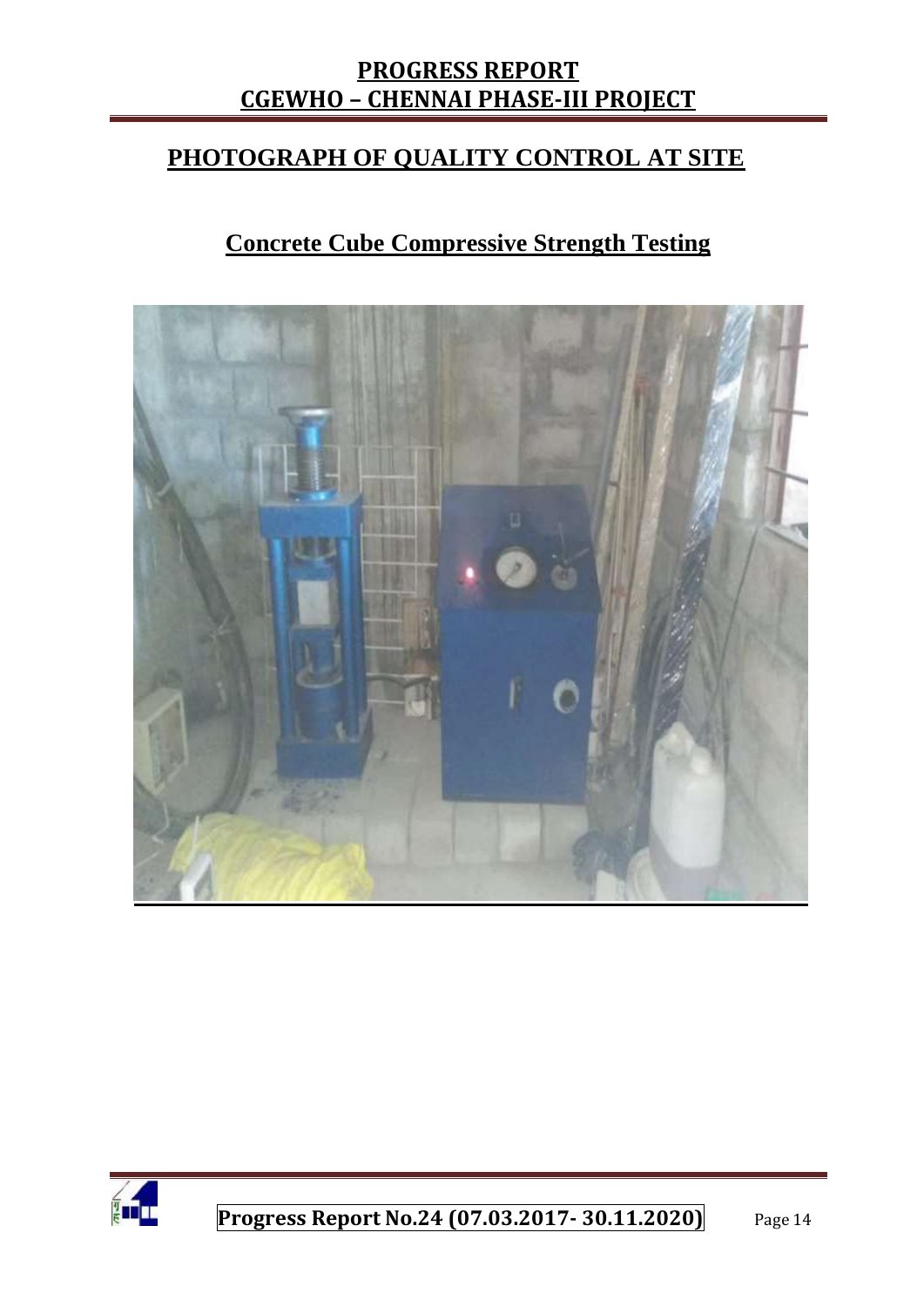## **20mm & 12mm Aggregate Sieve Analysis Testing**



# **Fine Aggregate Sieve Analysis Testing**